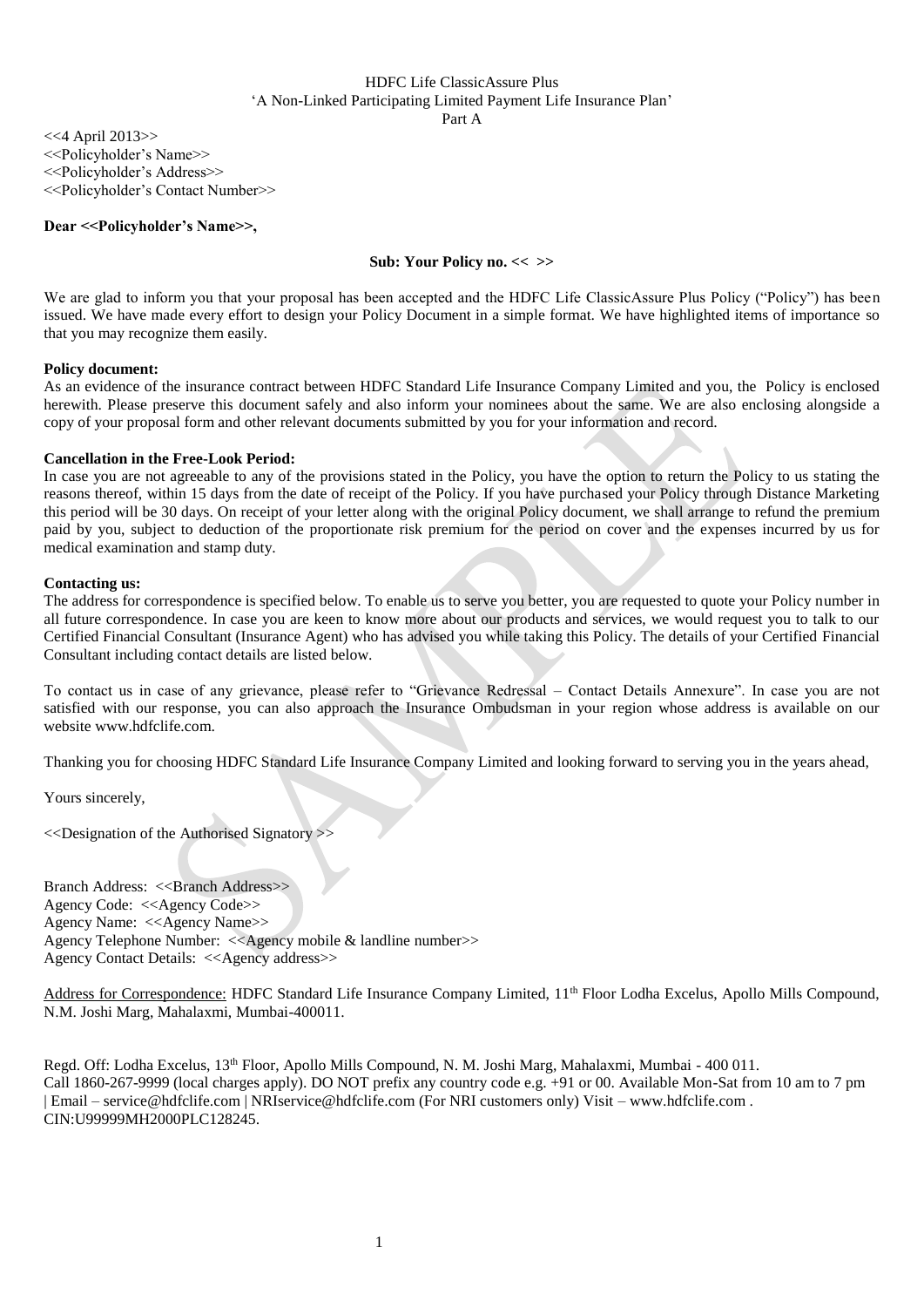## HDFC Life ClassicAssure Plus 'A Non-Linked Participating Limited Payment Life Insurance Plan' **POLICY DOCUMENT- HDFC LIFE CLASSICASSURE PLUS**

## **Unique Identification Number: << 101N089V02 >>**

Your Policy is a conventional with-profits limited premium paying endowment Policy. This Policy is the evidence of a contract between HDFC Standard Life Insurance Company Limited ('We'/ 'Company') and the Policyholder ('You') as described in the Policy Schedule given below. This Policy is based on the Proposal made by the within named Policyholder and submitted to the Company along with the required documents, declarations, statements, any response given to Short Medical Questionnaire (SMQ) by the Life Assured, applicable medical evidence and other information received by the Company from the Policyholder, Life Assured or on behalf of the Policyholder. This Policy is effective upon receipt and realisation, by the Company, of the consideration payable as First Premium under the Policy. This Policy is written under and will be governed by the applicable laws in force in India and all premiums and benefits are expressed and payable in Indian Rupees.

# **POLICY SCHEDULE**

**Policy number: << >> Client ID: << >>**

## **Policyholder Details**

| T QUEVILORUEL D'Étaille |         |  |  |
|-------------------------|---------|--|--|
| <b>Name</b>             | $<<$ >> |  |  |
| <b>Address</b>          | $<<$ >> |  |  |
|                         |         |  |  |

# **Life Assured Details**

| пистоватся генив                                 |                    |
|--------------------------------------------------|--------------------|
| <b>Name</b>                                      | $<<$ $>>$          |
| Date of Birth                                    | $<<$ dd/mm/yyyy >> |
| Age on the Date of Risk Commencem $\ll$ >> years |                    |
| <b>Age Admitted</b>                              | $<<$ Yes/No>>      |

## **Policy Details**

| і унсу ілсіанэ                                                            |                                                                          |  |
|---------------------------------------------------------------------------|--------------------------------------------------------------------------|--|
| <b>Date of Risk Commencement</b>                                          | $<<$ RCD $>>$                                                            |  |
| Date of Issue                                                             | $<<$ First Issue Date>>                                                  |  |
| <b>Premium Due Date(s)</b>                                                | $<<$ dd /month $>>$                                                      |  |
| <b>Sum Assured</b>                                                        | $Rs. \ll \gg$                                                            |  |
| <b>Minimum Death Benefit*</b>                                             | $\text{Rs.} <<$ Maximum of (10 times Annual Premium or Sum Assured) $>>$ |  |
| <b>Annualised Premium</b>                                                 | $Rs. \ll \gg>$                                                           |  |
| <b>Policy Term</b>                                                        | $<< 10/15/20$ >> years                                                   |  |
| <b>Premium Paying Term</b>                                                | $<< 7/10$ >> years                                                       |  |
| <b>Frequency</b>                                                          | << Annual/Half-yearly/ Quarterly/ Monthly >>                             |  |
| <b>Premium per Frequency</b>                                              | $Rs. \ll \gg$                                                            |  |
| <b>Underwriting Extra Premium per</b><br><b>Frequency</b>                 | $\operatorname{Rs.}<<\gg$                                                |  |
| <b>Total Premium per Frequency</b>                                        | $Rs. \ll \gg$                                                            |  |
| <b>Grace Period</b>                                                       | $<< 15$ (for Monthly mode) 30 (for other modes) $>>$ days                |  |
| <b>Final Premium Due Date</b>                                             | $<<$ dd/mm/yyyy >>                                                       |  |
| <b>Maturity Date</b>                                                      | $<<$ dd/mm/yyyy >>                                                       |  |
| Policy issued on the basis of Short<br><b>Medical Questionnaire (SMQ)</b> | $<<$ Yes/No >>                                                           |  |

The Premium amount is excluding any service tax and other levies leviable on the Premium. Amount of Service Tax and other levies will be charged at actual as per prevalent rate.

\* This Minimum Death Benefit corresponds to the Premium frequency shown above. This may change if there is a change in Premium frequency at a later date.

# **NOMINATION SCHEDULE**

| <b>AVARDA LIQA DULLOULD</b>     |                      |                      |                      |  |  |
|---------------------------------|----------------------|----------------------|----------------------|--|--|
| Nominee's Name                  | $<<$ Nominee-1 $>>$  | $<<$ Nominee-2 $>>$  | $<<$ Nominee-3 $>>$  |  |  |
| <b>Date of Birth of Nominee</b> | $<<$ dd/mm/yyyy $>>$ | $<<$ dd/mm/vyyy $>>$ | $<<$ dd/mm/vvvv $>>$ |  |  |
| Nomination Percentage           | $<<$ >> %            | $<<$ >> %            | $<<$ >> %            |  |  |
| Nominee's Address               | ′< >>                |                      | ′< >>                |  |  |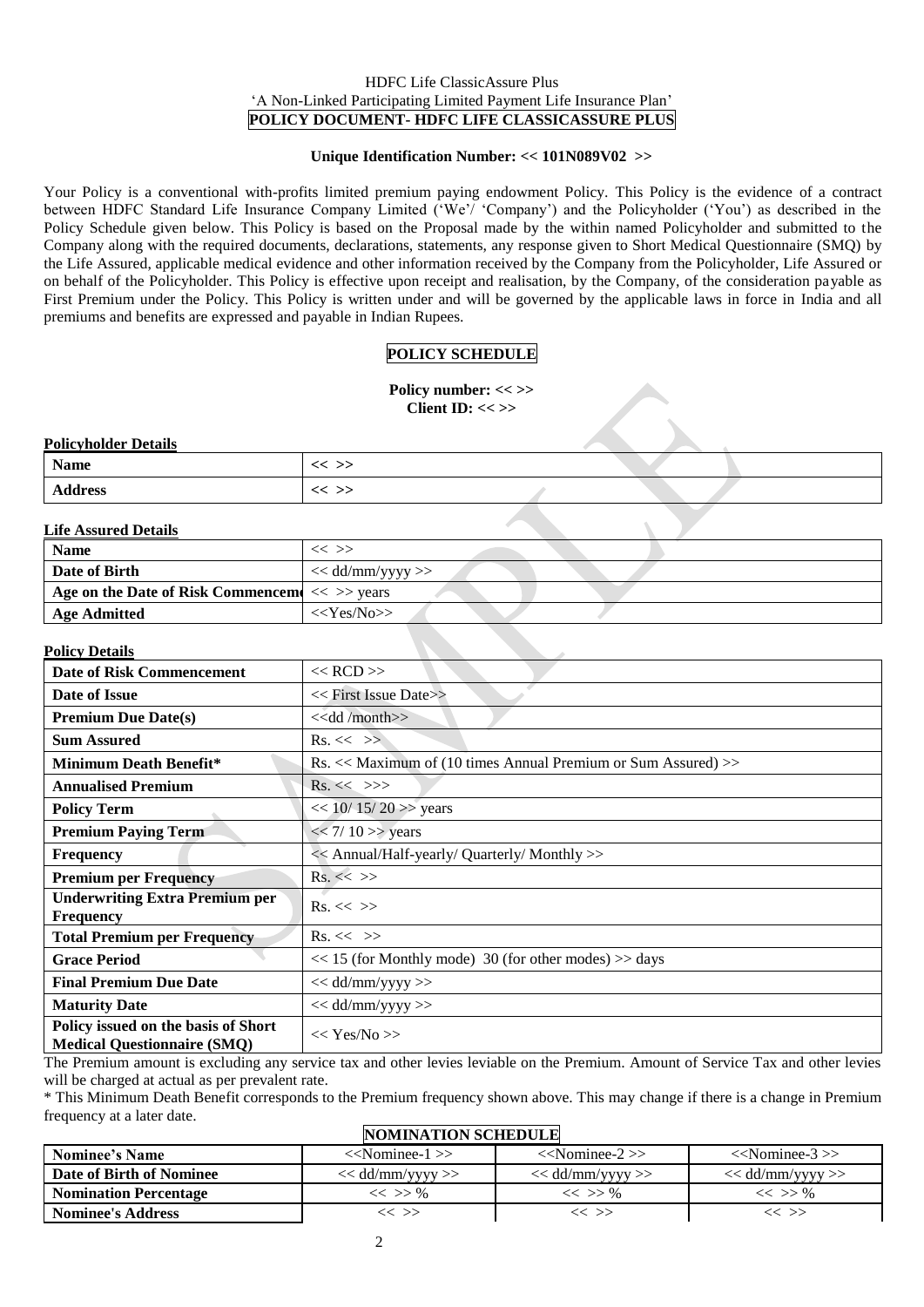| <b>Appointee's Name</b><br>(Applicable where the nominee is a<br>minor) | $\ll$ $>>$         |
|-------------------------------------------------------------------------|--------------------|
| Date of Birth of Appointee                                              | $<<$ dd/mm/yyyy >> |
| <b>Appointee's Address</b>                                              | $<<$ >>            |
|                                                                         |                    |

Signed at Mumbai on  $\ll\gg$ For HDFC Standard Life Insurance Company Limited

Authorised Signatory

In case you notice any mistake, you may return the Policy document to us for necessary correction.

# **SPACE FOR ENDORSEMENTS**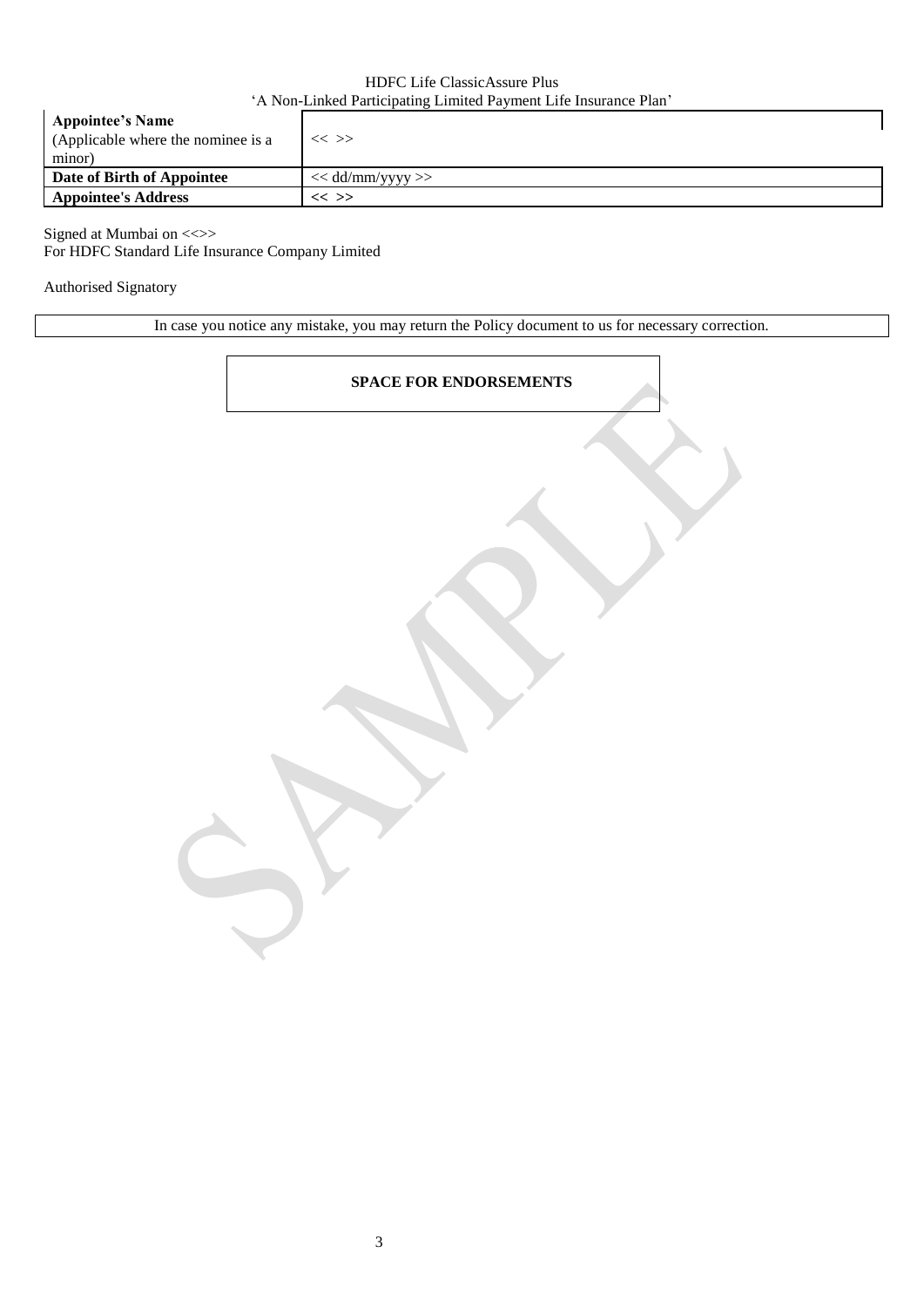# **Part B**

- **(1) Definitions**
	- (1) *Appointee* means the person named by you and registered with us in accordance with the Nomination Schedule, who is authorized to receive the Death Benefit under this Policy on the death of the Life Assured while the Nominee is a minor;
	- (2) *Assignee* means the person to whom the rights and benefits under this Policy are transferred by virtue of assignment under section 38 of the Insurance Act, 1938; as amended from time to time
- (3) *Authority/ IRDAI* means Insurance Regulatory and Development Authority of India.
- (4) *Company, company, Insurer, Us, us, We, we, Our, our* means or refers to HDFC Standard Life Insurance Company Limited.
- (5) *Date of Risk Commencement*  means the date, as stated in the Policy Schedule, on which the insurance coverage under this Policy commences;
- (6) *Frequency of Premium Payment*  means the period, as stated in the Policy Schedule, between two consecutive Premium due dates for the Policy;
- (7) *In-force* Policy means the policy for which all due premiums have been paid as on the date of surrender.
- (8) *Life Assured*  The Life Assured is the person as stated in the Policy Schedule on whose life the contingent events have to occur for the benefits to be payable. The Life Assured may be the Policyholder.
- (9) *Maturity Date*  means the date stated in the Policy Schedule, on which the Policy Term expires and this Policy terminates;
- (10)Nominee means the person named by you and registered with us in accordance with the Nomination Schedule, who is authorized to receive the Death Benefit under this Policy, on the death of the Life Assured;
- (11)*Policy Anniversary*  means the annual anniversary of the Date of Risk Commencement;
- (12) *Policyholder, You, you, your*  means or refers to the Policyholder stated in the Policy Schedule.
- (13)*Policy* Term means the term of the Policy as stated in the Policy Schedule;
- $(14)$ *Premium(s)* means an amount stated in the Policy Schedule, payable by you to us for every Policy Year by the due dates, and in the manner stated in the Policy Schedule, to secure the benefits under this Policy, excluding service tax or any other taxes, cesses or levies;
- (15)*Premium Paying Term*  means the period as stated in the Policy Schedule, in years, over which Premiums are payable;
- (16)*Revival of a Policy*  means restoration of the Policy, which was discontinued due to the non-payment of Premium, by the Company with all the benefits mentioned in the Policy document, with or without rider benefits, if any, upon the receipt of all the Premiums due and other charges/late fee, if any, as per the terms and conditions of the Policy, upon being satisfied as to the continued insurability of the insured/Policyholder on the basis of the information, documents and reports furnished by the Policyholder.
- (17)*Revival Period*  means the period of two consecutive years from the date of discontinuance of the Policy, during which period the Policyholder is entitled to revive the Policy, which was discontinued due to the non-payment of Premium, in accordance with the terms of Revival of a Policy.
- (18)*Simple reversionary bonus*  The simple reversionary bonus rate is expressed as a percentage of the Sum Assured on Maturity as declared from time to time. No guarantee shall be applicable to the declaration of future rates of reversionary bonus;
- (19)*Sum Assured - Sum Assured is the absolute amount of benefit which is guaranteed to become payable on maturity of the Policy or on death of the Life Assured as per the terms and conditions specified in the Policy.*
- (20)*Surrender*  means complete withdrawal/ termination of the entire Policy.
- (21)*Surrender Value*  means an amount, if any, that becomes payable in case of Surrender of the Policy in accordance with the terms and conditions of the Policy.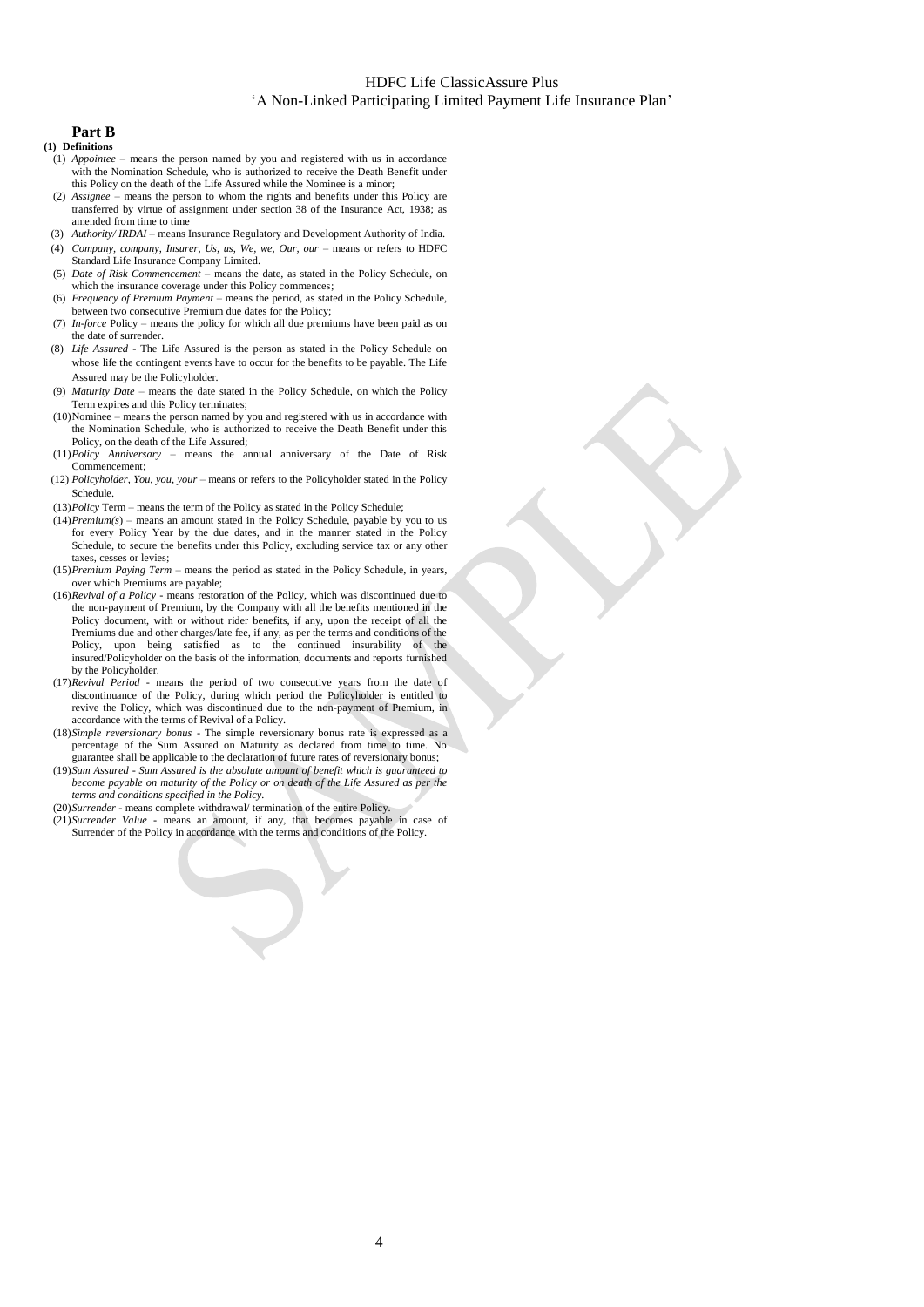# **Part C**

- **(2) Benefits** (1) *Maturity Benefit* - On survival of the Life Assured till the maturity date and provided all premiums which have fallen due are paid, the amount payable is the sum of:
	- Sum Assured
	-
	- Accrued simple reversionary bonuses • Interim Bonus (if any)
	- Terminal Bonus (if any)
	- (2) *Death Benefit* On death of the Life Assured before the maturity date and provided all premiums which have fallen due are paid, the amount payable is the sum of:
		- Sum Assured or 10 times the annualised premium or 105% of the premiums paid till the date of death, whichever is highest:
		- Accrued simple reversionary bonuses
		- Interim Bonus (if any)
		- Terminal Bonus (if any)
	- (3) The Death Benefit is subject to the exclusions set out in Clause 3 of Part F (Exclusions).
	- (4) For the purpose of computation of annualised premium for Death Benefit, the premiums shall exclude any underwriting extra premiums, any loadings for modal premiums and any taxes paid such as service tax and other levies.
	- (5) Upon the payment of the Death Benefit or the Maturity Benefit, the Policy terminates and no further benefits are payable.
	- (6) For a paid-up Policy, the Death and Maturity Benefits payable shall be as described in Clause 2 of Part D.
	- (7) The recipients of benefits under this policy are as specified below: • Death Benefit shall be payable to the nominee(s), if the Policyholder and Life Assured are the same; or to the Policyholder if the Life Assured is different than the Policyholder
		- All other benefits shall be payable to the Policyholder.

#### **(3) Payment and cessation of premiums**

- (1) The first premium must be paid along with the submission of your completed application. Subsequent premiums are due in full on the due dates as per the frequency set out in your Policy Schedule.
- (2) Premiums under the Policy can be paid on yearly, half-yearly, quarterly or monthly basis as per the chosen frequency and as set out in the Policy Schedule or as amended subsequently.
- (3) If you have chosen monthly premium payment frequency, we may collect first 3 months premium along with the proposal form.
- (4) The Premiums that fall due in the same financial year can be paid in advance. However, where the premium due in one financial year is paid in advance in earlier financial year, we may collect the same for a maximum period of three months in advance of the due date of the premium.
- (5) Any Regular Premiums paid before the Due Date will be deemed to have been received on the Due Date for that Regular Premium.
- (6) A grace period of not more than 30 days, where the mode of payment of premium is other than monthly, and not more than 15 days in case of monthly mode, is allowed for the payment of each renewal premium after the first premium. We will not accept part payment of the premium.
- (7) If any premium remains unpaid after the expiry of the grace period, your Policy may lapse or become Paid-Up, as described in Clause 2 of Part D7, with effect from the due date of the first unpaid premium. In that event, the benefits under such Policy shall be payable in accordance with Clause 2 of Part D7 as stated below.
- (8) Premiums are payable by You without any obligation on us to issue a reminder notice to you.
- (9) Where the premiums have been remitted otherwise than in cash, the application of the premiums received is conditional upon the realization of the proceeds of the instrument of payment, including electronic mode.
- (10)The benefits payable under this Policy will be paid after deduction of the premium fallen due during the then current Policy year, if such premium has remained unpaid.
- (11)If you suspend payment of premium for any reason whatsoever, Clause 2 of Part D (Lapsed Policies and Paid –Up Policies) may apply and we shall not be held liable for any loss of benefits.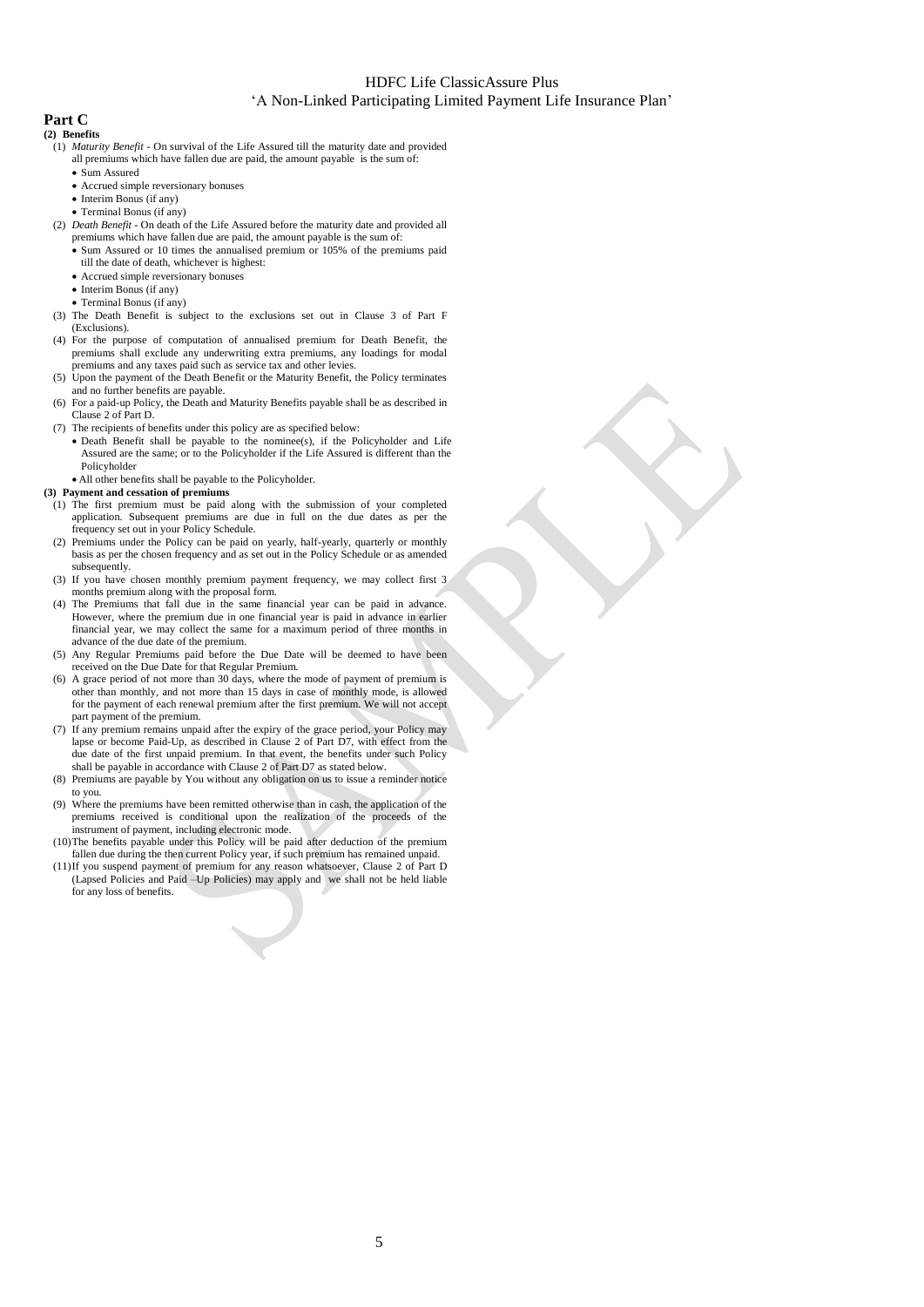## **Part D**

- **(1) Surrender Value**
	- (1) The Policy will acquire a minimum Guaranteed Surrender Value (GSV) upon the payment of-
	- The first two years' premiums, if the premium paying term is less than 10 years; or
	- The first three years' premiums, if the premium paying term is 10 years or more.
	- (2) The minimum Guaranteed Surrender Value shall be the sum of: Applicable GSV factors on the premiums paid at the time of surrender multiplied to the total premiums paid to date.
	- Applicable GSV factors on bonuses at the time of surrender multiplied to the bonuses already accrued to the Policy.
	- The GSV factors applicable for premiums paid and accrued bonuses are as specified in Appendix 1.
	- (3) The Company may pay a surrender value higher than the minimum Guaranteed Surrender Value in the form of a Special Surrender Value (SSV).
	- (4) For the purpose of calculation of surrender value, premium will exclude any taxes paid or any extra premiums paid.

#### **(2) Lapsed Policies and Paid-Up policies**

- (1) If any premium remains unpaid after the expiry of the grace period and your Policy has not acquired a minimum Guaranteed Surrender Value, your Policy's status will be altered to lapsed status and the cover will cease.
- (2) No benefits would be payable under a lapsed Policy.
- (3) If any premium remains unpaid after the expiry of the grace period and your Policy has acquired a minimum Guaranteed Surrender Value, your Policy's status will be altered to paid-up status.
- (4) Once your Policy is altered to paid-up status, the Sum Assured will reduce to paid-up Sum Assured and your Policy will cease to qualify for addition of any future bonuses. The paid-up Sum Assured will be calculated as the Sum Assured multiplied by the ratio of the premiums paid to the premiums payable under the Policy.
- (5) A lapsed or paid-up Policy may be revived subject to the terms and conditions as described under Clause 9 of Part D.
- (6) The Maturity Benefit for a paid-up Policy shall be the sum of paid-up Sum Assured and Simple Reversionary Bonuses (accrued before the Policy become paid-up).
- (7) The Death Benefit for a paid-up Policy shall be the sum of:
- Paid-up Sum Assured or 105% of the premiums paid till the date of death, whichever is higher, and
- Simple Reversionary Bonuses (accrued before the Policy became paid-up)
- (8) For the purpose of computation of Death Benefit, the premiums shall exclude any underwriting extra premiums, any loadings for modal premiums and any taxes paid such as service tax and other levies.

#### **(3) Revival of the Policy**

If your Policy has been paid-up or lapsed, it may be revived subject to the IRDAI(Non-Linked Insurance Products) Regulations, 2013 as amended from time to time and the terms and conditions that we may specify from time to time. Currently, the application for the revival should be made within two years from the due date of the first unpaid premium and before the date of maturity. The revival will be subject to satisfactory evidence of continued insurability of the life assured and payment of outstanding premiums with interest and revival charges of Rupees 250/-Policy is revived, you are entitled to receive all contractual benefits. The current rate of interest is 13% p.a

#### **(4) Bonus**

- (1) Bonuses will be allocated through the simple reversionary bonus method by distribution of the surplus on the basis of actuarial valuation of assets and liabilities at the end of the financial year. The reversionary bonus rate declared by the Company is guaranteed to be a minimum of 3% p.a. of the Sum Assured during the premium paying term. This simple bonus rate is expressed as a percentage of the Sum Assured. No guarantee (other than as specified above) shall be applicable to the declaration of future rates of reversionary bonus.
- (2) Where applicable, an interim bonus may be payable on claim before the Policy term. Additionally, at the discretion of the Company and based on experience, terminal bonus may be declared at the end of the Policy term.
- (3) Once your Policy is in paid-up status, it will cease to qualify for addition of any future bonus. Reversionary bonus attached to the Policy on the date the Policy is altered to paid-up status, will continue to be attached.

#### **(5) Alterations**

The premium paying frequency can be changed subject to the minimum premium conditions. The Annualised Premium cannot be decreased or increased at any point of time except due to a change in premium paying frequency and only to that extent.

#### **(6) Loans**

Once a policy has acquired a surrender value loans may be permitted on this product, subject to such terms and conditions as the company may specify from time to time. Our current terms and conditions are stated below:

The loan will only be given on an inforce policy;

- The policyholder should be atleast 18 years of age at the time of requesting the loan;
- The loan amount will be subject to maximum 80% of the surrender value;
- The interest rate on loan is 14% p.a.;
- Before any benefits are paid out, loan outstanding together with the interest thereon will be deducted and the balance amount will be payable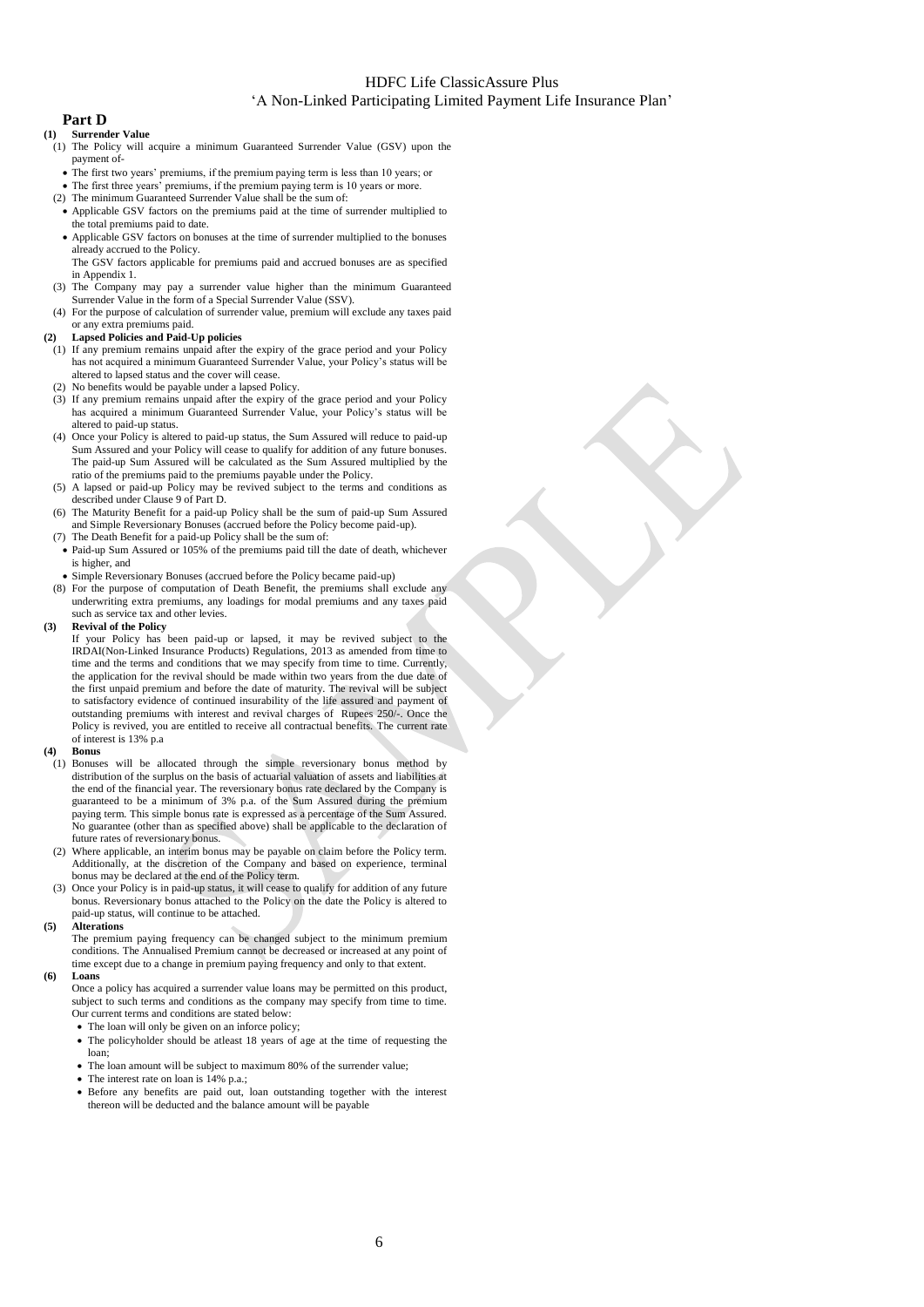**Part E 1. Additional Servicing Charges :** Not Applicable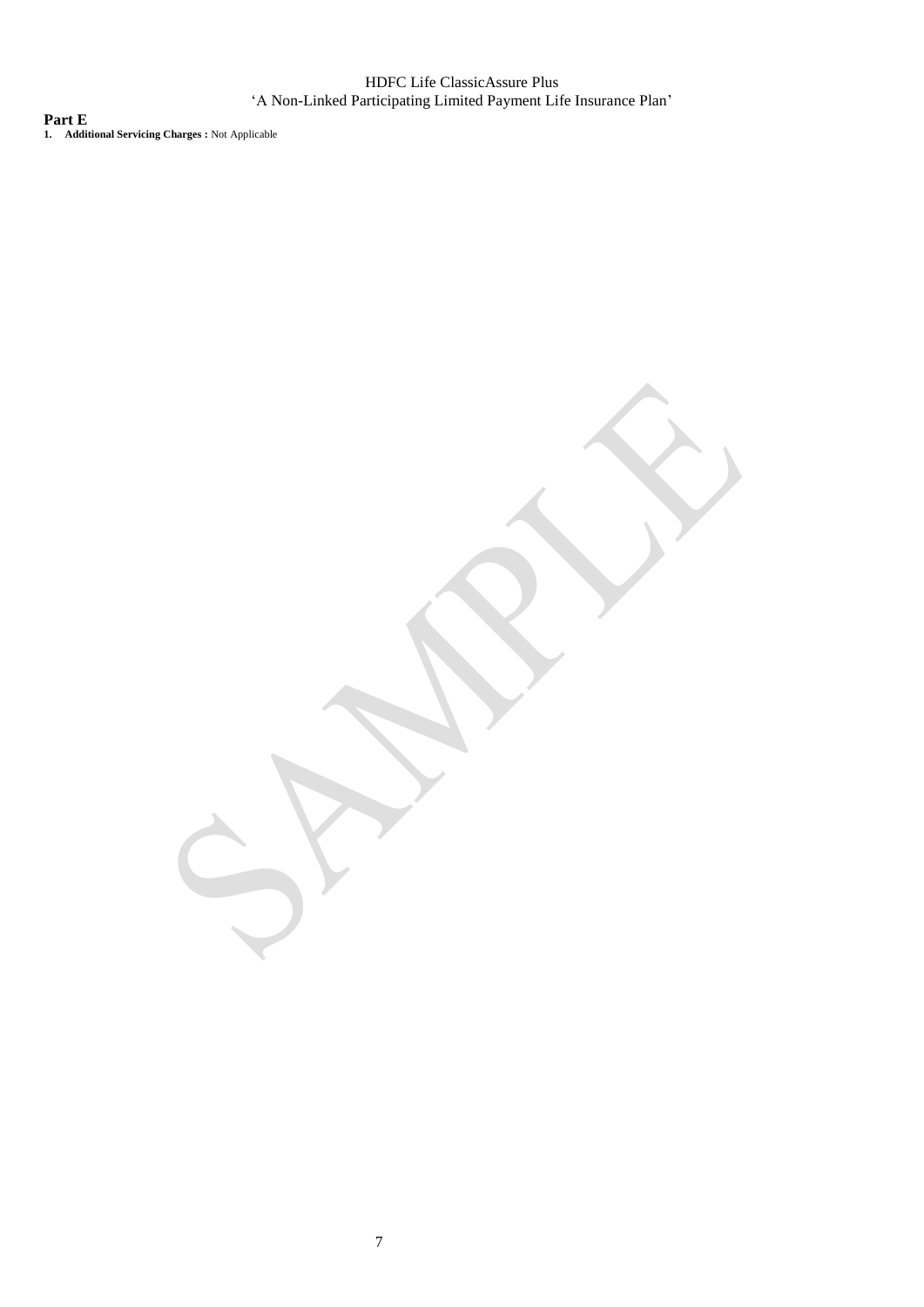#### **Part F**

#### **(1) Assignments and Nominations Assignment**

The Policyholder can assign or transfer of a policy in accordance with Section 38 of the Insurance Act, 1938 as amended from time to time. Simplified version of the provisions of Section 38 is enclosed in Annexure I for reference. **Nomination**

The Policyholder can nominate a person/ persons in accordance with Section 39 of the Insurance Act, 1938 as amended from time to time. Simplified version of the provisions of Section 39 is enclosed in Annexure II for reference.

#### **(2) Age Admitted**

The Company has calculated the Premiums under the Policy on the basis of the age of the Life Assured as declared in the Proposal. In case You have not provided proof of age of the Life Assured with the Proposal, You will be required to furnish such proof of age of the Life Assured as is acceptable to us and have the age admitted. In the event the age so admitted ("Correct Age") during the Policy term is found to be different from the age declared in the Proposal, without prejudice to our rights and remedies including those under the Insurance Act, 1938, we shall take one of the following actions (i) if the Correct Age makes the Life Assured ineligible for this Policy, we will offer him suitable plan as per our underwriting norms. If you do not wish to opt for the alternative plan or if it is not possible for us to grant any other plan, the Policy will stand cancelled from the date of issuance and the Premiums paid under the Policy will be returned subject to the deduction of expenses incurred by the Company and the Policy will terminate thereafter; or (ii) if the Correct Age makes the Life Assured eligible for the Policy, the difference between the revised premium, as per the Correct Age and the original premium, with interest, will be due on the next Policy anniversary date and the revised premium will continue for the rest of the Premium payment term. The provisions of Section 45 of the Insurance Act, 1938 shall be applicable.

#### **(3) Exclusions**

In case of death due to suicide, within 12 months;

- from the date of inception of the policy, the nominee of the policyholder shall be entitled to 80% of the premiums paid, provided the policy is in-force.
- from the date of revival of the policy, the nominee of the policyholder shall be entitled to an amount which is higher of 80% of the premiums paid till the date of death or the surrender value as available on the date of death.

#### **(4) Incorrect Information and Non-Disclosure**

Fraud, misrepresentation and forfeiture would be dealt with in accordance with provisions of Section 45 of the Insurance Act 1938 as amended from time to time. Simplified version of the provisions of Section 45 is enclosed in Annexure III for reference.

#### **(5) Policy on the life of a Minor**

Where the Policy has been taken for the benefit of the Life Assured who is a minor, the Policy shall automatically vest to the Life Assured on his attaining majority.

#### **(6) Service Tax and other levies**

As per the current laws, service tax and other levies are applicable on life insurance premium and is payable in addition to the premium amount specified in the Policy Schedule. Any other indirect tax, statutory levy or duty leviable in future including changes in the rate of any of the above may become payable by you by any method we deem appropriate including by levy of an additional monetary amount in addition to the premium.

#### **(7) Pre-requisites for payment of Benefits**

- (1) *Maturity Benefit*  The Maturity Benefit will be paid if and only if
	- The Policy has matured and the Life Assured is alive on the Maturity Date,
	- All Premiums which have fallen due have been paid,
	- No claim has been made on the Policy,
	- The Policy has not been surrendered, cancelled or terminated; and
	- All relevant documents including the original Policy document in support of your claim have been provided to the Company.
- (2) *Death Benefit*  These Benefits will be paid if and only if
	- The death of the Life Assured has occurred before the Maturity Date,
	- The Policy provisions specified in Clause 3 of Part F (Exclusions) and Clause 4 of Part F (Incorrect Information and Non Disclosure) are not attracted,
	- The Policy has not been surrendered or cancelled or terminated; and
	- All relevant documents in support of the claim have been provided to the Company. These would normally include the following:
	- o Fully completed claim form
	- o Original Policy document,
	- o Original or certified copy of death registration certificate,
	- o Original or certified copy of certificate of doctor certifying death, o Original or certified copy of certificate of cremation or burial, and
	- Originals or certified copy of any medical reports that we consider relevant to the death.
- Depending on the circumstances of the death, further documents may be called for as we deem fit.
- The claim is required to be intimated to us within a period of three years from the date of death. However, we may condone the delay in claim intimation, if any, where the delay is proved to be for reasons beyond the control of the claimant.

**(8) Modification, Amendment, Re-enactment of or to the Insurance laws and rules, regulations, guidelines, clarifications, circulars etc thereunder** (1) This Policy is subject to

## This Policy is subject to

 The Insurance Act 1938, as amended by the Insurance Regulatory and Development Authority Act, 1999.

 Amendments, modifications (including re-enactment) as may be made from time to time, and

 Other such relevant regulations rules, laws, guidelines, circulars, enactments etc as may be introduced thereunder from time to time.

- (2) We reserve the right to change any of these Policy Provisions / terms and conditions in accordance with changes in applicable Regulations or Laws or if it becomes impossible or impractical to enact the provision / terms and conditions. (3) We are required to obtain prior approval from the IRDAI or any successor body
- before making any material changes to these provisions, except for changes of regulatory / statutory nature.
- (4) We reserve the right to require submission of such documents and proof at all life stages of the Policy as may be necessary to meet the requirements under Anti- money Laundering/Know Your Customer norms and as may be laid down by IRDAI and other regulators from time to time.

#### **(9) Notices**

Any notice, direction or instruction given to Us, under the Policy, shall be in writing and delivered by hand, post, facsimile or from registered electronic mail ID to:

HDFC Standard Life Insurance Company Limited, 11th Floor, Lodha Excelus, Apollo Mills Compound, N.M. Joshi Marg, Mahalaxmi, Mumbai - 400011.

Registered Office: Lodha Excelus, 13th Floor, Apollo Mills Compound, N.M. Joshi Marg, Mahalaxmi, Mumbai - 400011.

Helpline number: 18602679999 (Local charges apply)

- E-mail: service@hdfclife.com Or such other address as may be informed by Us.
- Similarly, any notice, direction or instruction to be given by Us, under the Policy, shall be in writing and delivered by hand, post, courier, facsimile or registered electronic mail ID to the updated address in the records of the Company.

You are requested to communicate any change in address, to the Company supported by the required address proofs to enable the Company to carry out the change of address in its systems. The onus of intimation of change of address lies with the Policyholder. An updated contact detail of the Policyholder will ensure that correspondences from the Company are correctly addressed to the Policyholder at the latest updated address.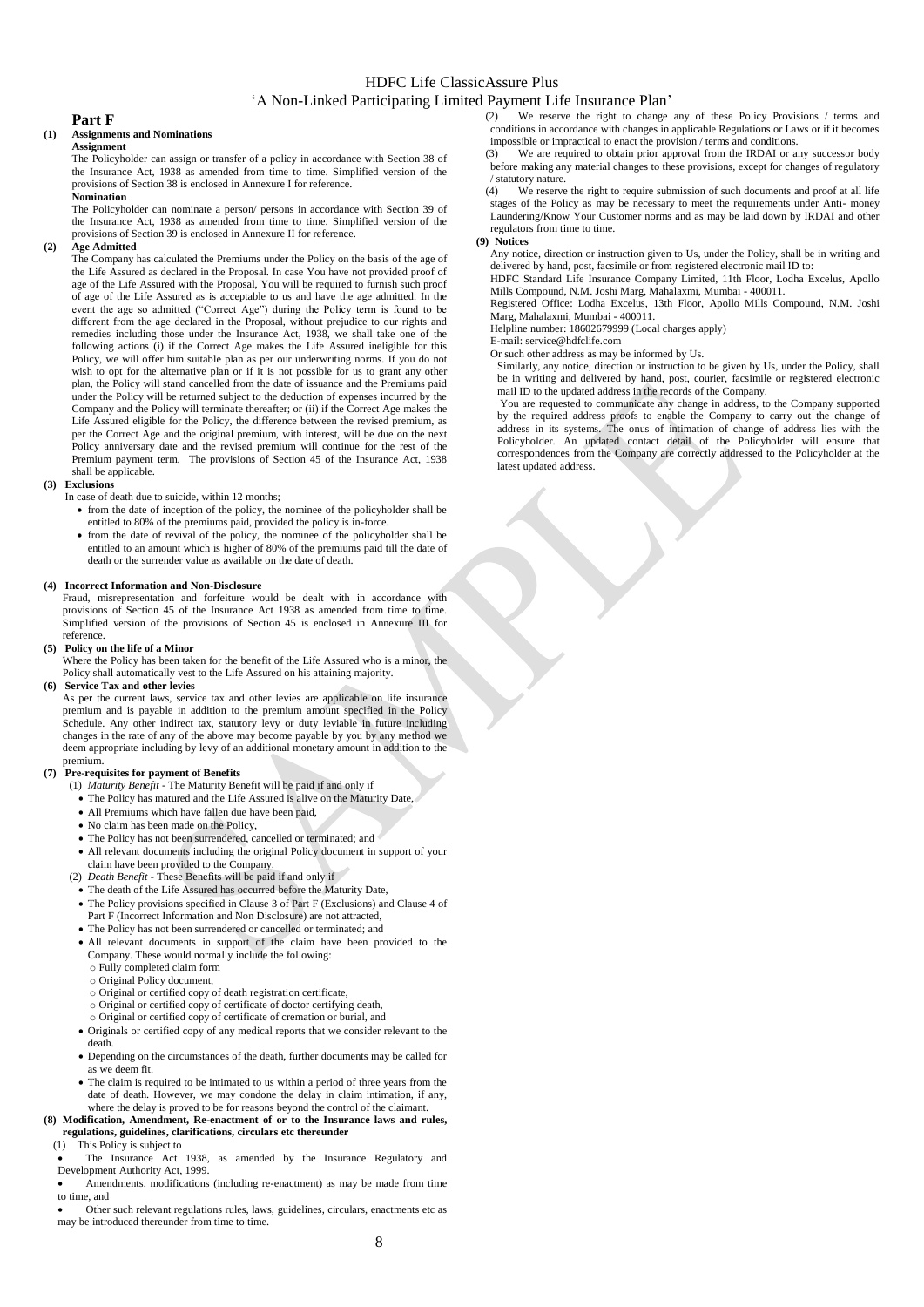## **Part G**

- **1. Complaint Resolution Process**  The customer can contact us on the below mentioned address in case of any complaint/ grievance:
	- Grievance Redressal Officer HDFC Standard Life Insurance Company Limited
		- 11th Floor, Lodha Excelus, Apollo Mills Compound,
		- N. M. Joshi Marg, Mahalaxmi, Mumbai, Maharashtra 400011
		- Helpline number: 18602679999 (Local charges apply)
- E-mail: service@hdfclife.com ii. All grievances (Service and sales) received by the Company will be responded to within the prescribed regulatory Turn Around Time (TAT) of 14 days.
- iii. Written request or email from the registered email id is mandatory.
- iv. If required, we will investigate the complaints by taking inputs from the customer over the telephone or through personal meetings. v. We will issue an acknowledgement letter to the customer within 3 working days of
- the receipt of complaint. vi. The acknowledgement that is sent to the customer has the details of the complaint
- noumber, the Policy noumber and the Grievance Redressal Officer's name who will be handling the complaint of the customer.
- vii. If the customer's complaint is addressed within 3 days, the resolution communication will also act as the acknowledgment of the complaint.
- viii. The final letter of resolution will offer redressal or rejection of the complaint along with the reason for doing the sameso.
- ix. In case the customer is not satisfied with the decision sent to him or her, he or she may contact our Grievance Redressal Officer within 8 weeks of the receipt of the communication at any of the touch points mentioned in the document, failing which, we will consider the complaint to be satisfactorily resolved.
- x. The following is the escalation matrix in case there is no response within the prescribed timelines or if you are not satisfied with the response. The number of days specified in the below- mentioned escalation matrix will be applicable from the date of escalation

| Level                                                      | Designation                                                                                  | Response Time   |
|------------------------------------------------------------|----------------------------------------------------------------------------------------------|-----------------|
| 1st Level                                                  | Sr. Manager - Customer Relations                                                             | 10 working days |
| 2nd Level (for<br>response not received<br>from Level 1)   | Vice President - Customer Relations                                                          | 10 working days |
| Final Level (for<br>response not received<br>from Level 2) | Sr. Vice President and Head<br>Customer Relations & Principal<br>Grievance Redressal Officer | 3 working days  |

xi. If you are not satisfied with the response or do not receive a response from us within 14 days, you may approach the Grievance Cell of IRDAI on the following contact details: IRDAI Grievance Call Centre (IGCC) TOLL FREE NO:155255

Email ID: complaints@irda.gov.in Online- You can register your complaint online at http://www.igms.irda.gov.in/

Address for communication for complaints by fax/paper: Consumer Affairs Department Insurance Regulatory and Development Authority of India 9th floor, United India Towers, Basheerbagh Hyderabad – 500 029, Telangana State (India) Fax No: 91- 40 – 6678 9768

**2.** In the event you are dissatisfied with the response provided by us, you may approach the Insurance Ombudsman in your region. The contact details of the Insurance Ombudsman are provided below.

A. Details and addresses of Insurance Ombudsman

| Office of the       | <b>Contact Details</b>                                                                                                                                                                                              | Areas of                                           |
|---------------------|---------------------------------------------------------------------------------------------------------------------------------------------------------------------------------------------------------------------|----------------------------------------------------|
| Ombudsman           |                                                                                                                                                                                                                     | <b>Jurisdiction</b>                                |
| <b>AHMEDABAD</b>    | Office of the Insurance Ombudsman,<br>2nd Floor, Ambica House, Ashram Rd,<br>AHMEDABAD-380014.<br>Tel.:- 079-27545441/27546840 Fax: 079-<br>27546142<br>Email: bimalokpal.ahmedabad@gbic.co.in                      | Gujarat, Dadra &<br>Nagar Haveli,<br>Daman and Diu |
| BHOPAL              | Office of the Insurance Ombudsman.<br>2nd Floor, Janak Vihar Complex, 6,<br>Malviya Nagar,<br>BHOPAL-462 003.<br>Tel.:- 0755-2769201/9202 Fax: 0755-<br>2769203<br>Email: bimalokpal.bhopal@gbic.co.in              | Madhya Pradesh &<br>Chhattisgarh                   |
| <b>BHUBANESHWAR</b> | Office of the Insurance Ombudsman.<br>62, Forest Park,<br>BHUBANESHWAR-751 009.<br>Tel.:- 0674-2596455/2596003 Fax: 0674-<br>2596429<br>Email:<br>bimalokpal.bhubaneswar@gbic.co.in                                 | Orissa                                             |
| <b>BENGALURU</b>    | Office of the Insurance Ombudsman.<br>24th Main Road, Jeevan Soudha Bldg.,<br>JP Nagar, 1st Phase, Ground Floor<br>$BENGALURI - 560025.$<br>Tel No: 080-26652049/26652048<br>Email: bimalokpal.bengaluru@gbic.co.in | Karnataka                                          |
| <b>CHANDIGARH</b>   |                                                                                                                                                                                                                     | Punjab, Haryana,                                   |

|                  | Office of the Insurance Ombudsman,<br>SCO No.101-103,2nd Floor, Batra<br>Building, Sector 17-D,<br>CHANDIGARH-160 017.<br>Tel.:- 0172-2706468/2772101 Fax: 0172-<br>2708274                                                                                                     | Himachal Pradesh,<br>Jammu & Kashmir<br>, Chandigarh                                                                                                                                                                                                                                                                                                                                                                                                                                                                                                |
|------------------|---------------------------------------------------------------------------------------------------------------------------------------------------------------------------------------------------------------------------------------------------------------------------------|-----------------------------------------------------------------------------------------------------------------------------------------------------------------------------------------------------------------------------------------------------------------------------------------------------------------------------------------------------------------------------------------------------------------------------------------------------------------------------------------------------------------------------------------------------|
| <b>CHENNAI</b>   | Email: bimalokpal.chandigarh@gbic.co.in<br>Office of the Insurance Ombudsman,<br>Fathima Akhtar Court, 4th Floor, 453 (old<br>312),<br>Anna Salai, Teynampet,<br>CHENNAI-600 018.<br>Tel.:- 044-24333668 /24335284 Fax:<br>044-24333664<br>Email: bimalokpal.chennai@gbic.co.in | Tamil Nadu,<br>Pondicherry Town<br>and Karaikal<br>(which are part of<br>Pondicherry)                                                                                                                                                                                                                                                                                                                                                                                                                                                               |
| <b>NEW DELHI</b> | Office of the Insurance Ombudsman.<br>2/2 A, Universal Insurance Bldg., Asaf Ali<br>Road,<br>NEW DELHI-110 002.<br>Tel.:- 011-23234057/23232037 Fax: 011-<br>23230858<br>Email: bimalokpal.delhi@gbic.co.in                                                                     | Delhi                                                                                                                                                                                                                                                                                                                                                                                                                                                                                                                                               |
| <b>GUWAHATI</b>  | Office of the Insurance Ombudsman,<br>"Jeevan Nivesh", 5th Floor, S.S. Road,<br>GUWAHATI-781 001.<br>Tel.:- 0361-2132204/5   Fax: 0361-<br>2732937<br>Email: bimalokpal.guwahati@gbic.co.in                                                                                     | Assam,<br>Meghalaya,<br>Manipur, Mizoram,<br>Arunachal Pradesh,<br>Nagaland and<br>Tripura                                                                                                                                                                                                                                                                                                                                                                                                                                                          |
| <b>HYDERABAD</b> | Office of the Insurance Ombudsman,<br>6-2-46, 1st Floor, Moin Court, A.C.<br>Guards,<br>Lakdi-Ka-Pool,<br>HYDERABAD-500 004.<br>Tel: 040-65504123/23312122 Fax: 040-<br>23376599<br>Email: bimalokpal.hyderabad@gbic.co.                                                        | Andhra Pradesh,<br>Telangana, Yanam<br>and part of<br>Territory of<br>Pondicherry                                                                                                                                                                                                                                                                                                                                                                                                                                                                   |
| <b>JAIPUR</b>    | Office of the Insurance Ombudsman.<br>Ground Floor, Jeevan Nidhi II, Bhawani<br>Singh Road,<br>JAIPUR - 302005.<br>Tel: 0141-2740363<br>Email: bimalokpal.jaipur@gbic.co.in                                                                                                     | Rajasthan                                                                                                                                                                                                                                                                                                                                                                                                                                                                                                                                           |
| <b>KOCHI</b>     | Office of the Insurance Ombudsman,<br>2nd Floor, CC 27/2603, Pulinat Bldg.,<br>M.G. Road,<br>ERNAKULAM-682 015.<br>Tel: 0484-2358759/2359338 Fax: 0484-<br>2359336<br>Email: bimalokpal.ernakulam@gbic.co.in                                                                    | Kerala,<br>Lakshadweep,<br>Mahe $-$ a part of<br>Pondicherry                                                                                                                                                                                                                                                                                                                                                                                                                                                                                        |
| <b>KOLKATA</b>   | Office of the Insurance Ombudsman,<br>Hindustan Building. Annexe, 4th Floor,<br>C.R. Avenue,<br>KOLKATA - 700072<br>Tel No: 033-22124339/22124346 Fax:<br>22124341<br>Email: bimalokpal.kolkata@gbic.co.in                                                                      | West Bengal<br>Andaman &<br>Nicobar Islands,<br>Sikkim                                                                                                                                                                                                                                                                                                                                                                                                                                                                                              |
| <b>LUCKNOW</b>   | Office of the Insurance Ombudsman,<br>Jeevan Bhawan, Phase-2,<br>6th Floor, Nawal Kishore<br>Road, Hazaratganj,<br>LUCKNOW-226 001.<br>Tel: 0522 -2231331/2231330 Fax:<br>0522-2231310<br>Email: bimalokpal.lucknow@gbic.co.in                                                  | Districts of Uttar<br>Pradesh: Laitpur,<br>Jhansi, Mahoba,<br>Hamirpur, Banda,<br>Chitrakoot,<br>Allahabad,<br>Mirzapur,<br>Sonbhabdra,<br>Fatehpur,<br>Pratapgarh,<br>Jaunpur, Varanasi,<br>Gazipur, Jalaun,<br>Kanpur, Lucknow,<br>Unnao, Sitapur,<br>Lakhimpur,<br>Bahraich,<br>Barabanki,<br>Raebareli, Sravasti,<br>Gonda, Faizabad,<br>Amethi,<br>Kaushambi,<br>Balrampur, Basti,<br>Ambedkarnagar,<br>Sultanpur,<br>Maharajgang,<br>Santkabirnagar,<br>Azamgarh,<br>Kushinagar,<br>Gorkhpur, Deoria,<br>Mau, Ghazipur,<br>Chandauli, Ballia, |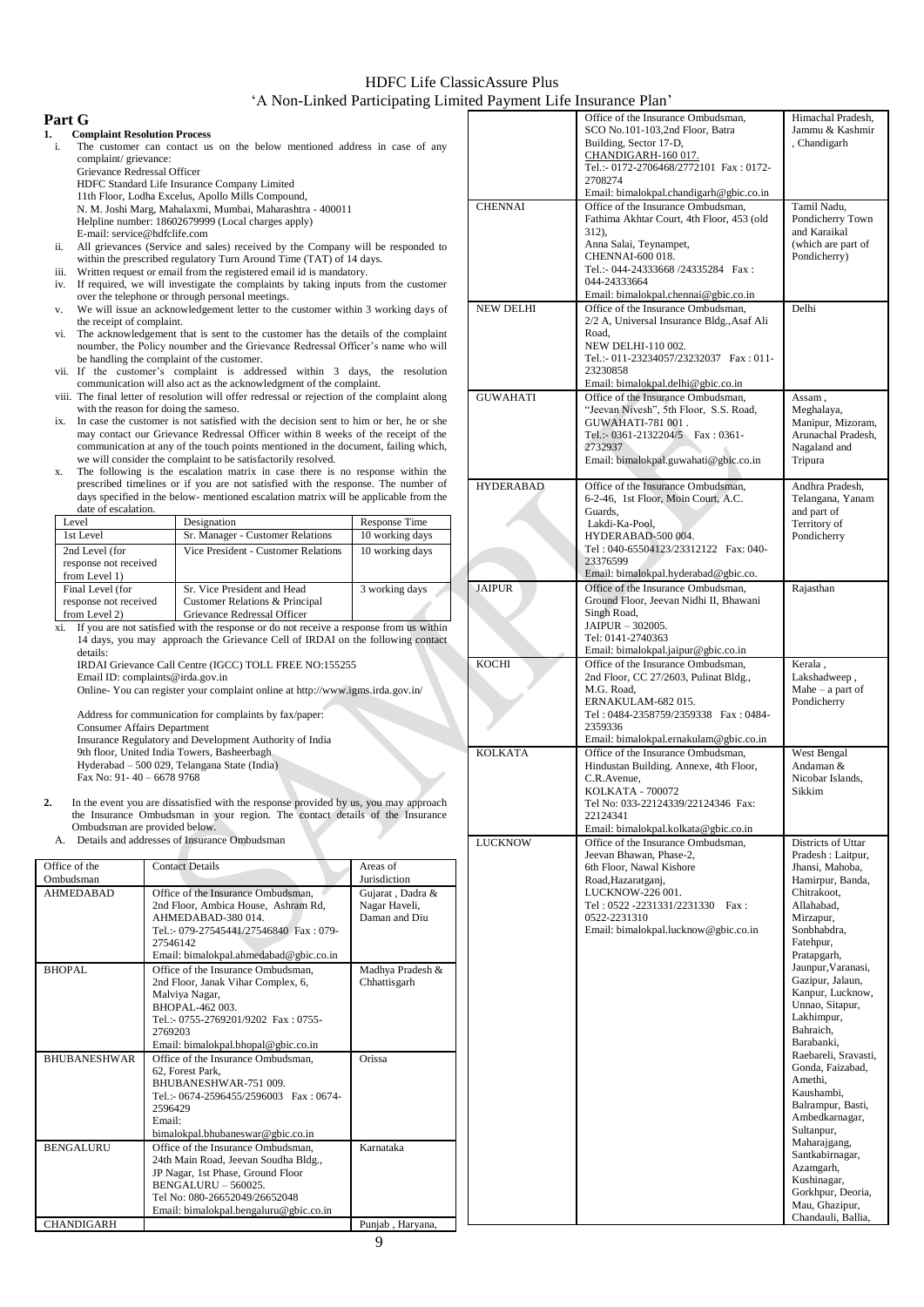|               |                                                                                                                                                                                                                  | Sidharathnagar                                                                                                                                                                                                                                                                                                                                                                                                                                                          |
|---------------|------------------------------------------------------------------------------------------------------------------------------------------------------------------------------------------------------------------|-------------------------------------------------------------------------------------------------------------------------------------------------------------------------------------------------------------------------------------------------------------------------------------------------------------------------------------------------------------------------------------------------------------------------------------------------------------------------|
| <b>MUMBAI</b> | Office of the Insurance Ombudsman,<br>3rd Floor, Jeevan Seva Annexe, S.V. Road,<br>Santacruz(W),<br>MUMBAI-400 054.<br>Tel: 022-26106960/26106552<br>Fax:<br>022-26106052<br>Email: bimalokpal.mumbai@gbic.co.in | Goa, Mumbai<br>Metropolitan<br>Region excluding<br>Navi Mumbai &<br>Thane                                                                                                                                                                                                                                                                                                                                                                                               |
| <b>PATNA</b>  | Office of the Insurance Ombudsman.<br>1st Floor, Kalpana Arcade Building,<br>Bazar Samiti Road, Bahadurpur,<br>$PATH - 800006$<br>Tel No: 0612-2680952<br>Email id: bimalokpal.patna@gbic.co.in.                 | Bihar and<br>Jharkhand                                                                                                                                                                                                                                                                                                                                                                                                                                                  |
| <b>NOIDA</b>  | Office of the Insurance Ombudsman.<br>4th Floor, Bhagwan Sahai Palace,<br>Main Road, Naya Bans, Sector-15,<br>$NOIDA - 201301.$<br>Tel: 0120-2514250/51/53<br>Email: bimalokpal.noida@gbic.co.in                 | State of Uttaranchal<br>and the following<br>Districts of Uttar<br>Pradesh:<br>Agra, Aligarh,<br>Bagpat, Bareilly,<br>Bijnor, Budaun,<br>Bulandshehar, Etah,<br>Kanooj, Mainpuri,<br>Mathura, Meerut.<br>Moradabad.<br>Muzaffarnagar,<br>Oraiyya, Pilibhit,<br>Etawah.<br>Farrukhabad.<br>Firozbad,<br>Gautambodhanagar,<br>Ghaziabad, Hardoi,<br>Shahjahanpur,<br>Hapur, Shamli,<br>Rampur, Kashganj,<br>Sambhal, Amroha,<br>Hathras.<br>Kanshiramnagar,<br>Saharanpur |
| <b>PUNE</b>   | Office of the Insurance Ombudsman,<br>3rd Floor, Jeevan Darshan, N.C. Kelkar<br>Road, Narayanpet<br>PUNE - 411030.<br>Tel: 020-32341320                                                                          | Maharashtra Area<br>of Navi Mumbai<br>and Thane<br>excluding Mumbai<br>Metropolitan                                                                                                                                                                                                                                                                                                                                                                                     |
|               | Email: Bimalokpal.pune@gbic.co.in                                                                                                                                                                                | Region                                                                                                                                                                                                                                                                                                                                                                                                                                                                  |

#### B. Power of Ombudsman-

- The Ombudsman may receive and consider-
- i. complaints under rule 13 of Redressal of Public Grievances Rules , 1998;
- ii. any partial or total repudiation of claims by the Company;
- iii. any dispute in regard to Premium paid or payable in terms of the Policy; iv. any dispute on the legal construction of the Policy insofar as such dispute
- ivery dispute on the legal construction of the Policy insofar as such disputes relate to claims;
- v. delay in settlement of claims;
- vi. non issue of any insurance document to customers after receipt of Premium.
- C. Manner in which complaint is to be made -
- i. Policyholder who has a grievance against the Company, may himself or through his legal heirs make a complaint in writing to the Ombudsman within whose jurisdiction the branch or office of the Company complained against is located.
- ii. The complaint shall be in writing duly signed by the complainant or through his legal heirs and shall state clearly the name and address of the complainant, the name of the branch or office of the Company against which the complaint is made, the fact giving rise to complaint supported by documents, if any, relied on by the complainant, the nature and extent of the loss caused to the complainant and the relief sought from the Ombudsman.
- iii. No complaint to the Ombudsman shall lie unless -
	- The complainant had before making a complaint to the Ombudsman made a written representation to the Company named in the complaint and either the Company had rejected the complaint or the complainant had not received any reply within a period of one month after the Company received his representation or the complainant is not satisfied with the reply given to him by the Company;
	- The complaint is made not later than one year after the Company had rejected the representation or sent its final reply on the representation of the complainant; and
	- The complaint is not on the same subject-matter, for which any proceedings before any court, or Consumer Forum or arbitrator is pending or were so earlier.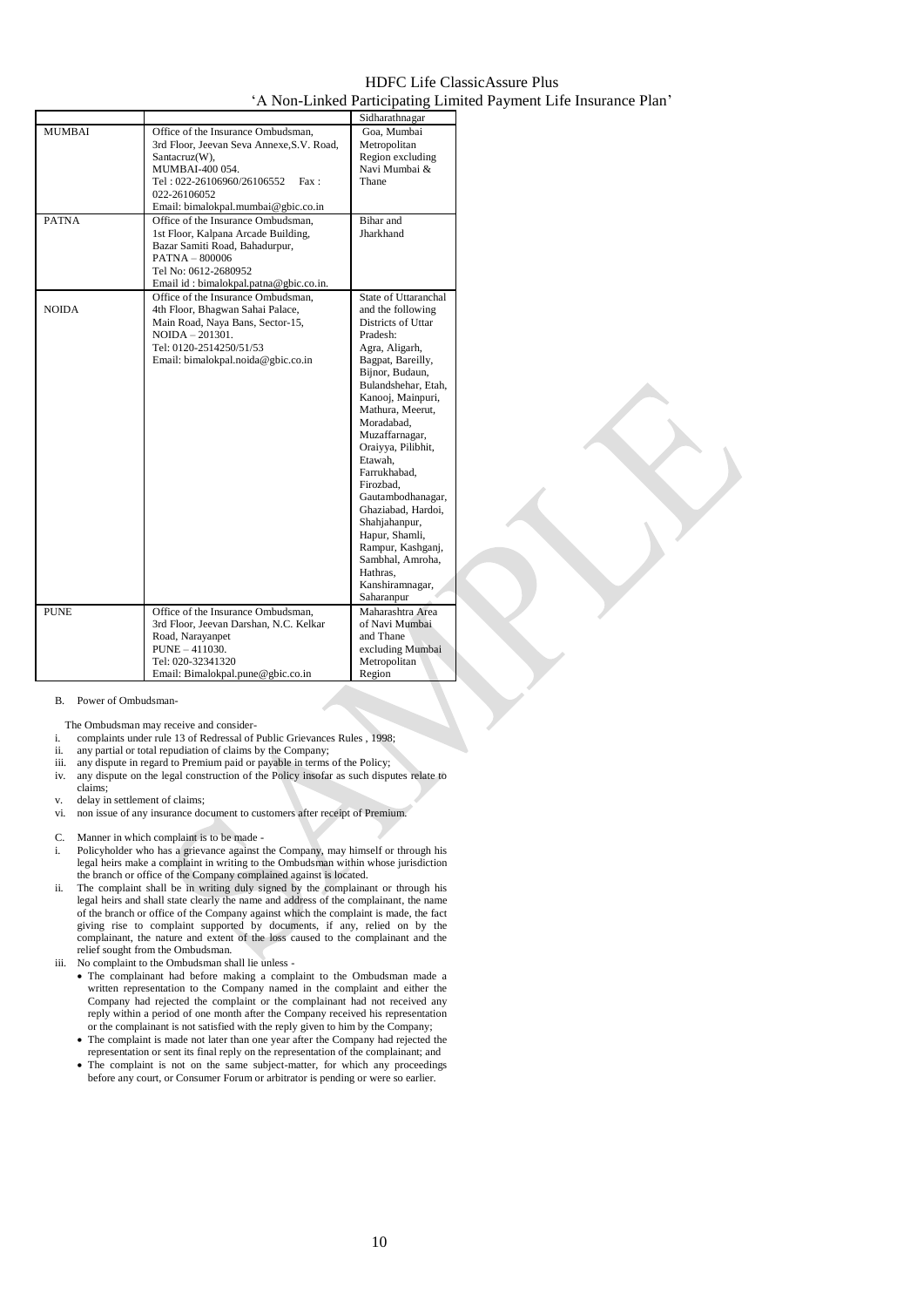**Appendix 1: Guaranteed Surrender Value Guaranteed Surrender Value Factors as percentage of premiums paid**

| Policy<br>Year | <b>Policy Term</b><br>10 | <b>Policy Term 15</b> |               | <b>Policy Term</b><br>20 |
|----------------|--------------------------|-----------------------|---------------|--------------------------|
|                | PPT <sub>7</sub>         | PPT <sub>7</sub>      | <b>PPT 10</b> | <b>PPT 10</b>            |
| $\overline{c}$ | 30.0%                    | 30.0%                 | N.A.          | N.A.                     |
| 3              | 30.0%                    | 30.0%                 | 30.0%         | 30.0%                    |
| $\overline{4}$ | 50.0%                    | 50.0%                 | 50.0%         | 50.0%                    |
| 5              | 50.0%                    | 50.0%                 | 50.0%         | 50.0%                    |
| 6              | 50.0%                    | 50.0%                 | 50.0%         | 50.0%                    |
| 7              | 50.0%                    | 50.0%                 | 50.0%         | 50.0%                    |
| 8              | 70.0%                    | 55.7%                 | 55.7%         | 53.3%                    |
| 9              | 90.0%                    | 61.4%                 | 61.4%         | 56.7%                    |
| 10             | 90.0%                    | 67.1%                 | 67.1%         | 60.0%                    |
| 11             |                          | 72.9%                 | 72.9%         | 63.3%                    |
| 12             |                          | 78.6%                 | 78.6%         | 66.7%                    |
| 13             |                          | 84.3%                 | 84.3%         | 70.0%                    |
| 14             |                          | 90.0%                 | 90.0%         | 73.3%                    |
| 15             |                          | 90.0%                 | 90.0%         | 76.7%                    |
| 16             |                          |                       |               | 80.0%                    |
| 17             |                          |                       |               | 83.3%                    |
| 18             |                          |                       |               | 86.7%                    |
| 19             |                          |                       |               | 90.0%                    |
| 20             |                          |                       |               | 90.0%                    |

**PPT – Premium Paying Term**

**Guaranteed Surrender Value Factors as percentage of accrued bonuses**

|                    | <b>Policy Term</b> | $\sim$<br><b>Policy Term</b> |               | <b>Policy Term</b> |
|--------------------|--------------------|------------------------------|---------------|--------------------|
| <b>Policy Year</b> | 10                 | 15                           |               | 20                 |
|                    | PPT <sub>7</sub>   | PPT <sub>7</sub>             | <b>PPT 10</b> | <b>PPT 10</b>      |
| $\overline{c}$     | 9.8%               | 4.9%                         | N.A.          | N.A.               |
| 3                  | 11.3%              | 5.6%                         | 5.6%          | 2.8%               |
| $\overline{4}$     | 13.0%              | 6.4%                         | 6.4%          | 3.2%               |
| 5                  | 14.9%              | 7.4%                         | 7.4%          | 3.7%               |
| 6                  | 17.2%              | 8.5%                         | 8.5%          | 4.2%               |
| $\overline{7}$     | 19.7%              | 9.8%                         | 9.8%          | 4.9%               |
| 8                  | 22.7%              | 11.3%                        | 11.3%         | 5.6%               |
| 9                  | 26.1%              | 13.0%                        | 13.0%         | 6.4%               |
| 10                 | 30.0%              | 14.9%                        | 14.9%         | 7.4%               |
| 11                 |                    | 17.2%                        | 17.2%         | 8.5%               |
| 12                 |                    | 19.7%                        | 19.7%         | 9.8%               |
| 13                 |                    | 22.7%                        | 22.7%         | 11.3%              |
| 14                 |                    | 26.1%                        | 26.1%         | 13.0%              |
| 15                 |                    | 30.0%                        | 30.0%         | 14.9%              |
| 16                 |                    |                              |               | 17.2%              |
| 17                 |                    |                              |               | 19.7%              |
| 18                 |                    |                              |               | 22.7%              |
| 19                 |                    |                              |               | 26.1%              |
| 20                 |                    |                              |               | 30.0%              |

**PPT – Premium Paying Term**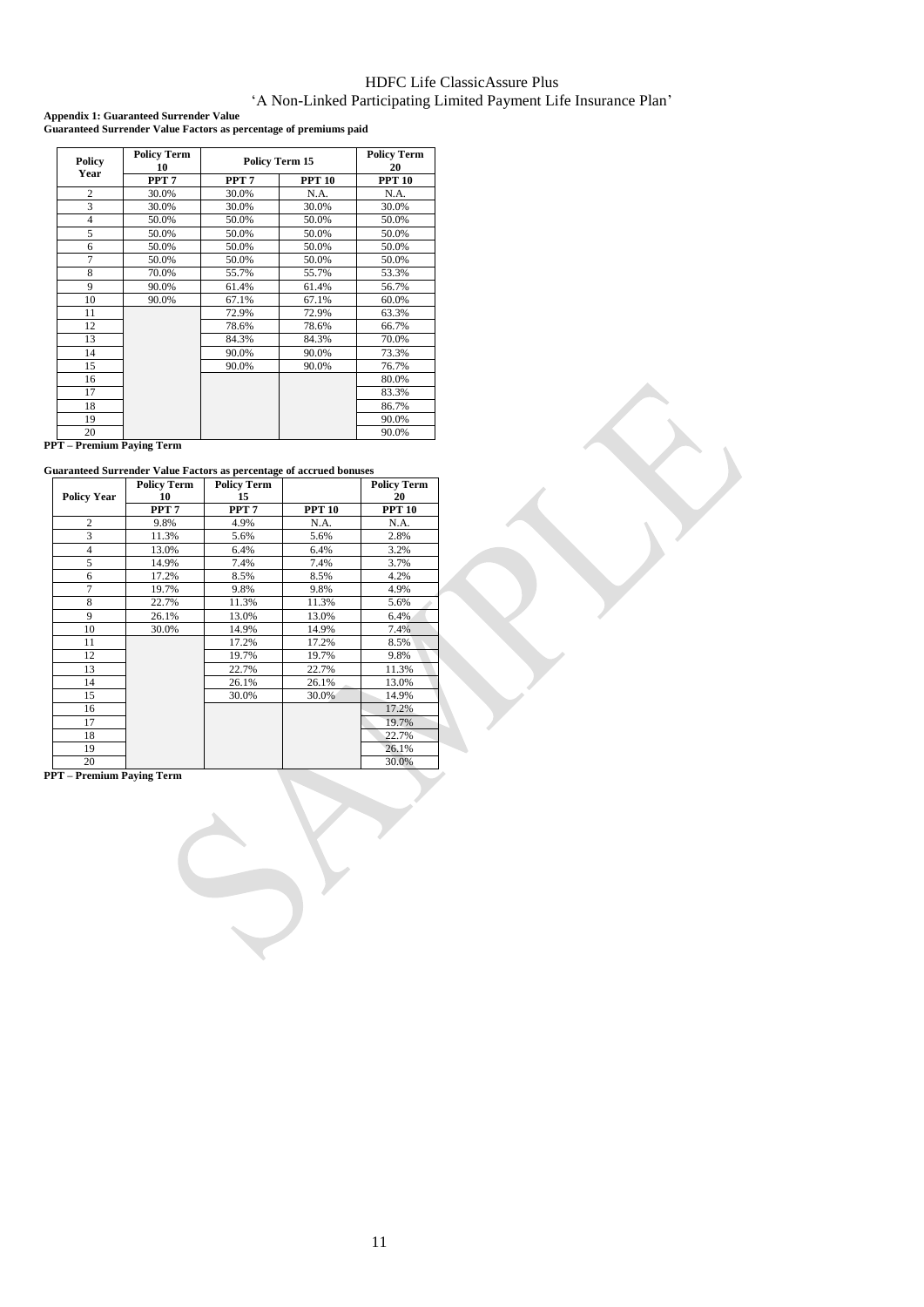#### **Annexure I Section 38 - Assignment or Transfer of Insurance Policies**

Assignment or transfer of a policy should be in accordance with Section 38 of the Insurance Act, 1938 as amended by Insurance Laws (Amendment) Act, 2015 dated 23.03.2015. The

- extant provisions in this regard are as follows: (1) This policy may be transferred/assigned, wholly or in part, with or without consideration.
- (2) An Assignment may be effected in a policy by an endorsement upon the policy itself or by a separate instrument under notice to the Insurer.
- (3) The instrument of assignment should indicate the fact of transfer or assignment and the reasons for the assignment or transfer, antecedents of the assignee and terms on which assignment is made.
- (4) The assignment must be signed by the transferor or assignor or duly authorized agent and attested by at least one witness.
- (5) The transfer or assignment shall not be operative as against an insurer until a notice in writing of the transfer or assignment and either the said endorsement or instrument itself or copy there of certified to be correct by both transferor and transferee or their duly authorised agents have been delivered to the insurer.
- (6) Fee to be paid for assignment or transfer can be specified by the Authority through Regulations.
- (7) On receipt of notice with fee, the insurer should Grant a written acknowledgement of receipt of notice. Such notice shall be conclusive evidence against the insurer of duly receiving the notice.
- (8) If the insurer maintains one or more places of business, such notices shall be delivered only at the place where the policy is being serviced.
- (9) The insurer may accept or decline to act upon any transfer or assignment or endorsement, if it has sufficient reasons to believe that it is a. not bonafide or b. not in the interest of the policyholder or c. not in public interest or d. is for the purpose of trading of the insurance policy.
- (10)Before refusing to act upon endorsement, the Insurer should record the reasons in writing and communicate the same in writing to Policyholder within 30 days from the date of policyholder giving a notice of transfer or assignment.
- (11)In case of refusal to act upon the endorsement by the Insurer, any person aggrieved by the refusal may prefer a claim to IRDAI within 30 days of receipt of the refusal letter from the Insurer.
- (12)The priority of claims of persons interested in an insurance policy would depend on the date on which the notices of assignment or transfer is delivered to the insurer; where there are more than one instruments of transfer or assignment, the priority will depend on dates of delivery of such notices. Any dispute in this regard as to priority should be referred to Authority.
- (13)Every assignment or transfer shall be deemed to be absolute assignment or transfer and the assignee or transferee shall be deemed to be absolute assignee or transferee, except **a.** where assignment or transfer is subject to terms and conditions of transfer or assignment OR **b**. where the transfer or assignment is made upon condition that **i**. the proceeds under the policy shall become payable to policyholder or nominee(s) in the event of assignee or transferee dying before the insured OR **ii.** the insured surviving the term of the policy

Such conditional assignee will not be entitled to obtain a loan on policy or surrender the policy. This provision will prevail notwithstanding any law or custom having force of law which is contrary to the above position.

- (14) In other cases, the insurer shall, subject to terms and conditions of assignment, recognize the transferee or assignee named in the notice as the absolute transferee or assignee and such person **a.** shall be subject to all liabilities and equities to which the transferor or assignor was subject to at the date of transfer or assignment and **b.** may institute any proceedings in relation to the policy **c.** obtain loan under the policy or surrender the policy without obtaining the consent of the transferor or assignor or making him a party to the proceedings.
- (15) Any rights and remedies of an assignee or transferee of a life insurance policy under an assignment or transfer effected before commencement of the Insurance Laws (Amendment) Act, 2015 Ishall not be affected by this section.

**Disclaimer: This is not a comprehensive list of amendments of Insurance Laws (Amendment) Act, 2015 and only a simplified version prepared for general information. Policy Holders are advised to refer to Insurance Laws (Amendment) Act, 2015 dated 23.03. for complete and accurate details.**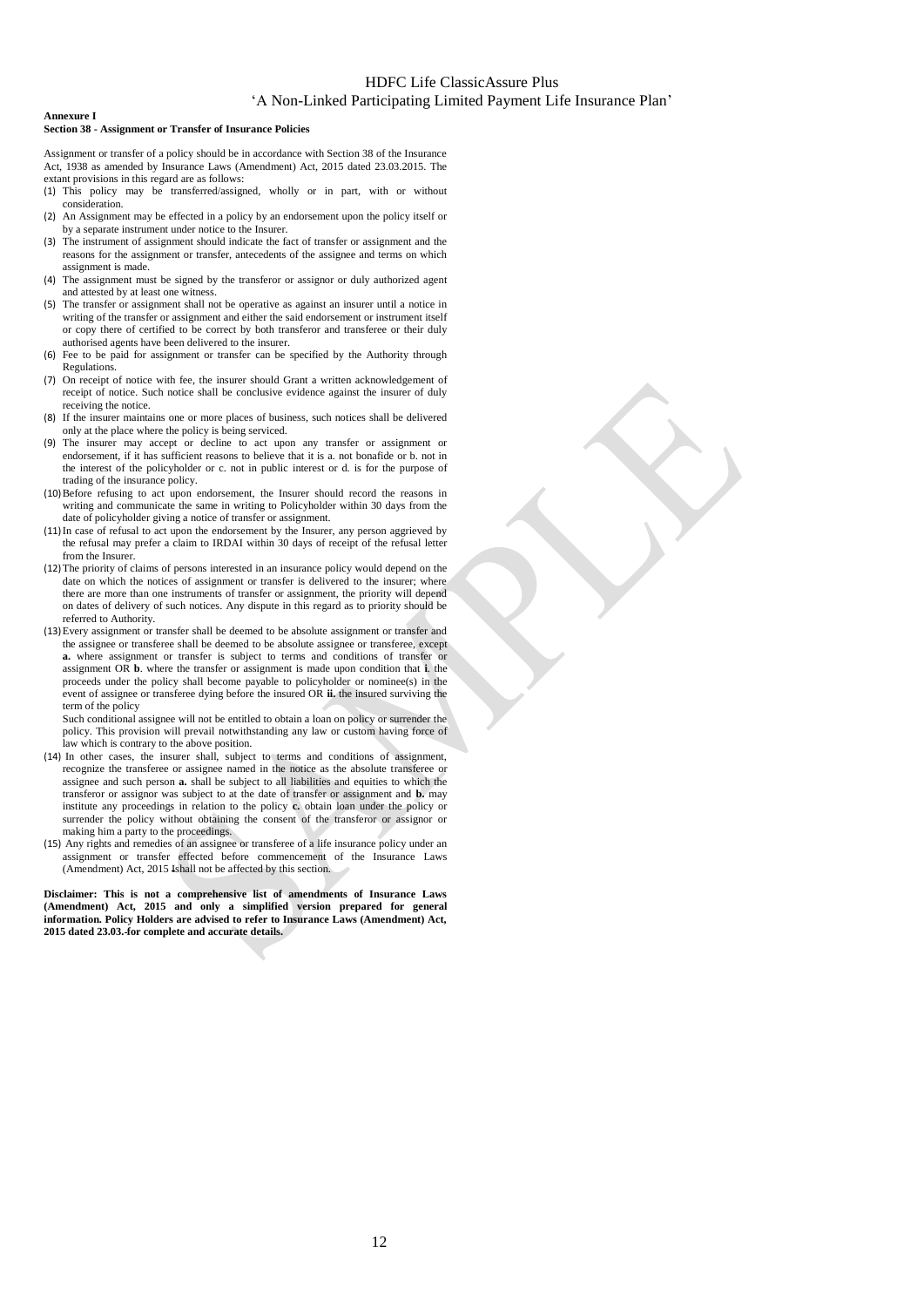#### **Annexure II**

#### **Section 39 - Nomination by policyholder**

Nomination of a life insurance Policy is as below in accordance with Section 39 of the Insurance Act, 1938 as amended by Insurance Laws (Amendment) Act, 2015 dated

- 23.03.2015. The extant provisions in this regard are as follows:
- (1) The policyholder of a life insurance on his own life may nominate a person or persons to whom money secured by the policy shall be paid in the event of his death.
- (2) Where the nominee is a minor, the policyholder may appoint any person to receive the money secured by the policy in the event of policyholder's death during the minority of the nominee. The manner of appointment to be laid down by the insurer.
- (3) Nomination can be made at any time before the maturity of the policy.
- (4) Nomination may be incorporated in the text of the policy itself or may be endorsed on the policy communicated to the insurer and can be registered by the insurer in the records relating to the policy.
- (5) Nomination can be cancelled or changed at any time before policy matures, by an endorsement or a further endorsement or a will as the case may be.
- (6) A notice in writing of Change or Cancellation of nomination must be delivered to the insurer for the insurer to be liable to such nominee. Otherwise, insurer will not be liable if a bonafide payment is made to the person named in the text of the policy or in the registered records of the insurer.
- (7) Fee to be paid to the insurer for registering change or cancellation of a nomination can be specified by the Authority through Regulations.
- (8) On receipt of notice with fee, the insurer should grant a written acknowledgement to the policyholder of having registered a nomination or cancellation or change thereof.
- (9) A transfer or assignment made in accordance with Section 38 shall automatically cancel the nomination except in case of assignment to the insurer or other transferee or assignee for purpose of loan or against security or its reassignment after repayment. In such case, the nomination will not get cancelled to the extent of insurer's or transferee's or assignee's interest in the policy. The nomination will get revived on repayment of the loan.
- (10)The right of any creditor to be paid out of the proceeds of any policy of life insurance shall not be affected by the nomination.
- (11)In case of nomination by policyholder whose life is insured, if the nominees die before the policyholder, the proceeds are payable to policyholder or his heirs or legal representatives or holder of succession certificate.
- (12)In case nominee(s) survive the person whose life is insured, the amount secured by the policy shall be paid to such survivor(s).
- (13)Where the policyholder whose life is insured nominates his **a.** parents or **b.** spouse or **c.** children or **d.** spouse and children **e.** or any of them

the nominees are beneficially entitled to the amount payable by the insurer to the policyholder unless it is proved that policyholder could not have conferred such beneficial title on the nominee having regard to the nature of his title.

- (14)If nominee(s) die after the policyholder but before his share of the amount secured under the policy is paid, the share of the expired nominee(s) shall be payable to the heirs or legal representative of the nominee or holder of succession certificate of such nominee(s).
- (15)The provisions of sub-section 7 and 8 (13 and 14 above) shall apply to all life insurance policies maturing for payment after the commencement of Insurance Laws (Amendment) Act, 2015 (i.e 23.03.2015 ).
- (16)If policyholder dies after maturity but the proceeds and benefit of the policy has not been paid to him because of his death, his nominee(s) shall be entitled to the proceeds and benefit of the policy.
- (17)The provisions of Section 39 are not applicable to any life insurance policy to which Section 6 of Married Women's Property Act, 1874 applies or has at any time applied except where before or after Insurance Laws (Amendment) Act, 2015, a nomination is made in favour of spouse or children or spouse and children whether or not on the face of the policy it is mentioned that it is made under Section 39. Where nomination is intended to be made to spouse or children or spouse and children under Section 6 of MWP Act, it should be specifically mentioned on the policy. In such a case only, the provisions of Section 39 will not apply.

**Disclaimer: This is not a comprehensive list of amendments of Insurance Laws (Amendment) Act, 2015 and only a simplified version prepared for general information. Policy Holders are advised to refer to Insurance Laws (Amendment) Act, 2015 dated 23.03.2015 for complete and accurate details.**